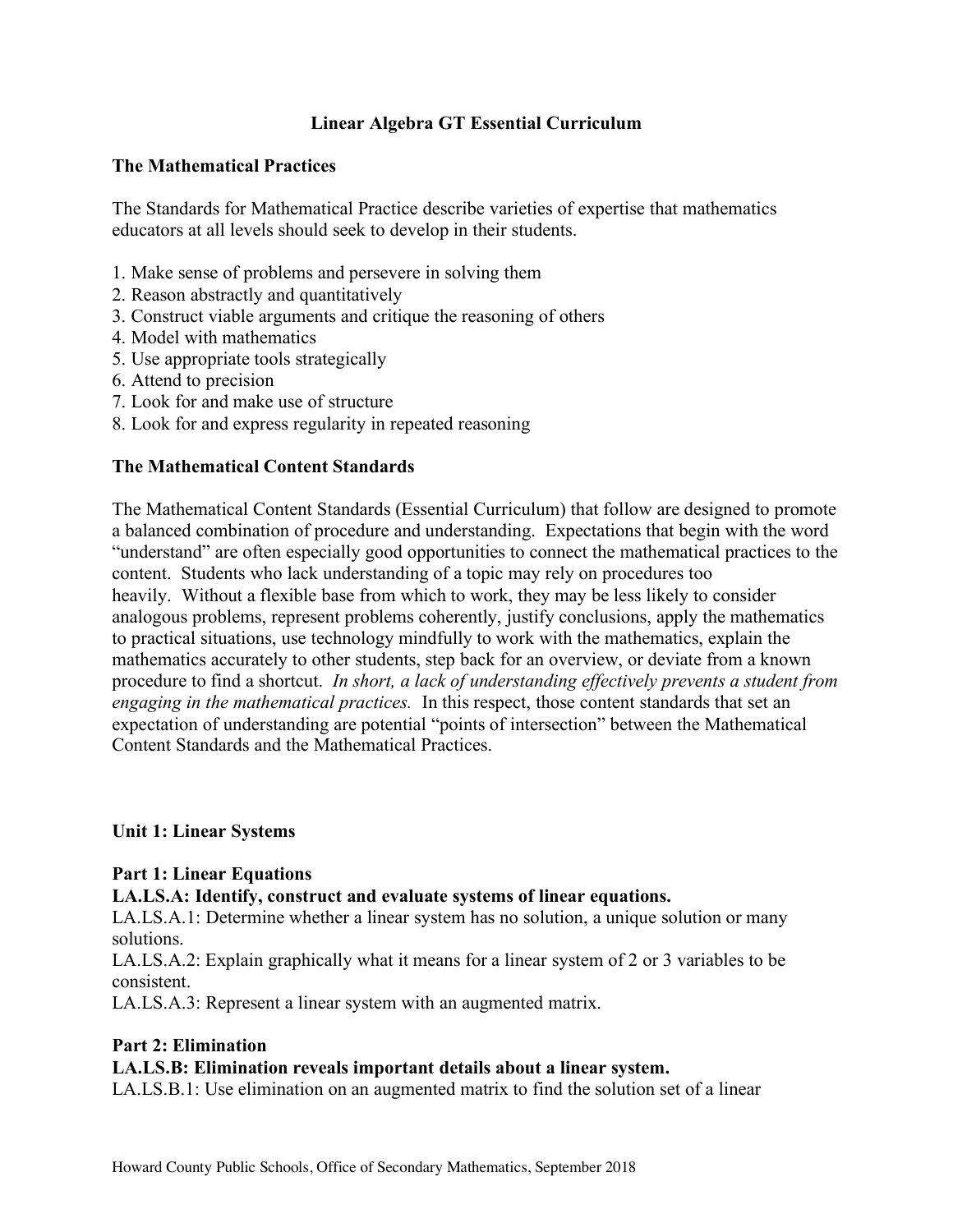system of equations.

 LA.LS.B.2: Understand elimination establishes both existence and uniqueness of a solu- tion set to a particular linear system

 LA.LS.B.3: Find particular solutions of a linear system of equations by making particular choices for the values of the free variables.

LA.LS.B.4: Transform an augmented matrix into echelon form.

 LA.LS.B.5: Use the echelon form of an augmented matrix to determine the existence and uniqueness of the solution set of the linear system.

# **Part 3: Vector Equations**

# **LA.LS.C: A system of linear equations can be expressed as a vector equation.**

LA.LS.C.1: Interpret a linear system of equations as a vector equation and vice versa.

LA.LS.C.2: Identify, construct and compute with column vectors.

LA.LS.C.3: Interpret geometrically column vectors with 2 or 3 entries.

 LA.LS.C.4: Identify, construct and interpret a linear system as a linear combinations of vectors in a vector equation.

# **Part 4: Matrix Equations**

# **LA.LS.D: A system of linear equations can be expressed as a matrix equation.**

LA.LS.D.1: Transform a vector equation into a matrix equation and vice versa.

LA.LS.D.2: Compute the product of an  $m \times n$  matrix A and an  $n \times 1$  column vector x.

LA.LS.D.3: An augmented matrix can be used to solve both vector and matrix equations.

LA.LS.D.4: Determine if the matrix equation  $Ax = b$  is consistent by determining if b is in the span of the columns of A. Define the transpose of a matrix A denoted AT , as well as use the properties of transposes in evaluating matrix expressions.

# **Unit 2: Matrix Algebra**

# **Part 1: Matrix Operations**

# **LA.MA.A: Matrices facilitate the study of systems of linear equations.**

LA.MA.A.1: Define and note a matrix and its entries.

 LA.MA.A.2: Evaluate or compute matrix expressions involving matrix multiplication, matrix addition or multiplication by a scalar.

LA.MA.A.3: Interpret matrix multiplication as the composition of linear transformations.

 LA.MA.A.4: Interpret each column of the matrix product AB as the linear combination of the columns of A using weights rom the appropriate column of B.

# **Part 2. The Inverse of a Matrix**

# **LA.MA.B: Only square matrices are invertible, and permits the connection between important concepts of square linear systems of equations.**

LA.MA.B.1: Define the inverse of a matrix A as the existence of a matrix C such that  $CA = AC$  $=$  I.

LA.MA.B.2: A matrix equation  $Ax = b$  has a unique solution if A is invertible.

LA.MA.B.3: Identify, construct and use elementary matrices.

 LA.MA.B.4: A matrix A is invertible if and only if it can be written as a product of elementary matrices.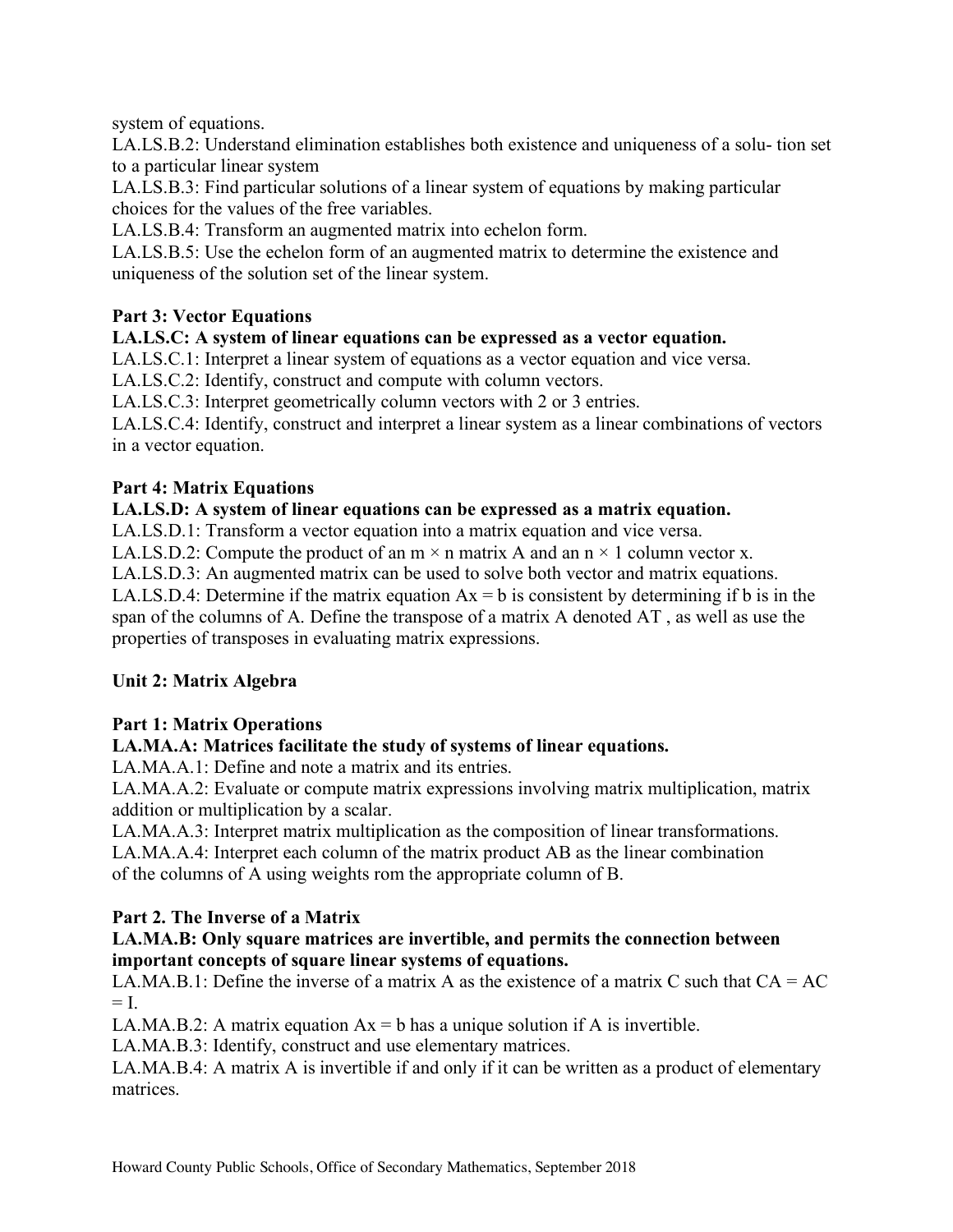# **Part 3: Subspaces**

## **LA.MA.C: Subspaces are important sets of vectors in Rn and provide important information about the matrix equation**  $Ax = b$ **.**

 LA.MA.C.1: Identify and use the 3 properties that define a subspace. LA.MA.C.2:

### **Part 4: Determinants**

## **LA.MA.D: The determinant of a matrix provides a variety of important practical and theoretical information.**

LA.MA.D.1: Determine whether a  $2 \times 2$  matrix is invertible.

LA.MA.D.2: Compute the determinant of an arbitrary square matrix by means of cofactors.

LA.MA.D.3: Use the determinant of a square matrix A in order to determine if A is invertible.

LA.MA.D.4: Use Cramer's Rule to solve linear systems of equations.

LA.MA.D.5: Interpret the determinant as of a measure of area or volume for a  $2 \times 2$  or  $3 \times 3$  matrix, respectively. D.

## **Unit 3: Vector Spaces**

## **Part 1: Vector Spaces & Subspaces**

## **LA.VS.A: Vector spaces and subspaces provide an alternative point of view from which to study different mathematical concepts like polynomials.**

 LA.VS.A.1: Determine whether particular sets are vector spaces by using the definition and axioms for a vector space.

Determine whether particular sets are subspaces by using the definition of a vector sub- space.

### **Part 2: Special types of Subspaces.**

## **LA.SS.B: Subspaces can be interpreted as the set of all solutions to a homogeneous system or as the linear combinations of an indexed set of vectors.**

LA.SS.B.1: Understand the set of all solutions to the homogeneous matrix equation  $Ax = 0$  is the null space, and is a subspace of Rn.

 LA.SS.B.2: Since there is no obvious relation between the matrix A and the vectors contained in Nul A, solving  $Ax = 0$  generates an explicit description of the vectors in the null space of A. LA.SS.B.3: Understand the set of all linear combinations of the columns of a matrix A is the

column space and is a subspace of Rn

 LA.SS.B.4: The column space of a matrix A can be interpreted as the range of some linear transformation.

### **Part 3: Linearly Independent Sets & Bases**

### **LA.IS.C: A basis is a spanning set that is both as small and as large as possible.**

LA.IS.C.1: Construct a basis from a spanning set by deleting unnecessary vectors.

 LA.IS.C.2: A basis for Nul A has the same number of vectors as free variables when the null space of A contains nonzero vectors.

 LA.IS.C.3: A basis for Col A is determined by examining the pivots columns of the RREF of A. Namely, the columns of A and the RREF of A have the same linear dependence relationships. LA.IS.C.4: A basis for a vector space V can be used map a vector x in V to a vector in  $\mathbb{R}^n$ .